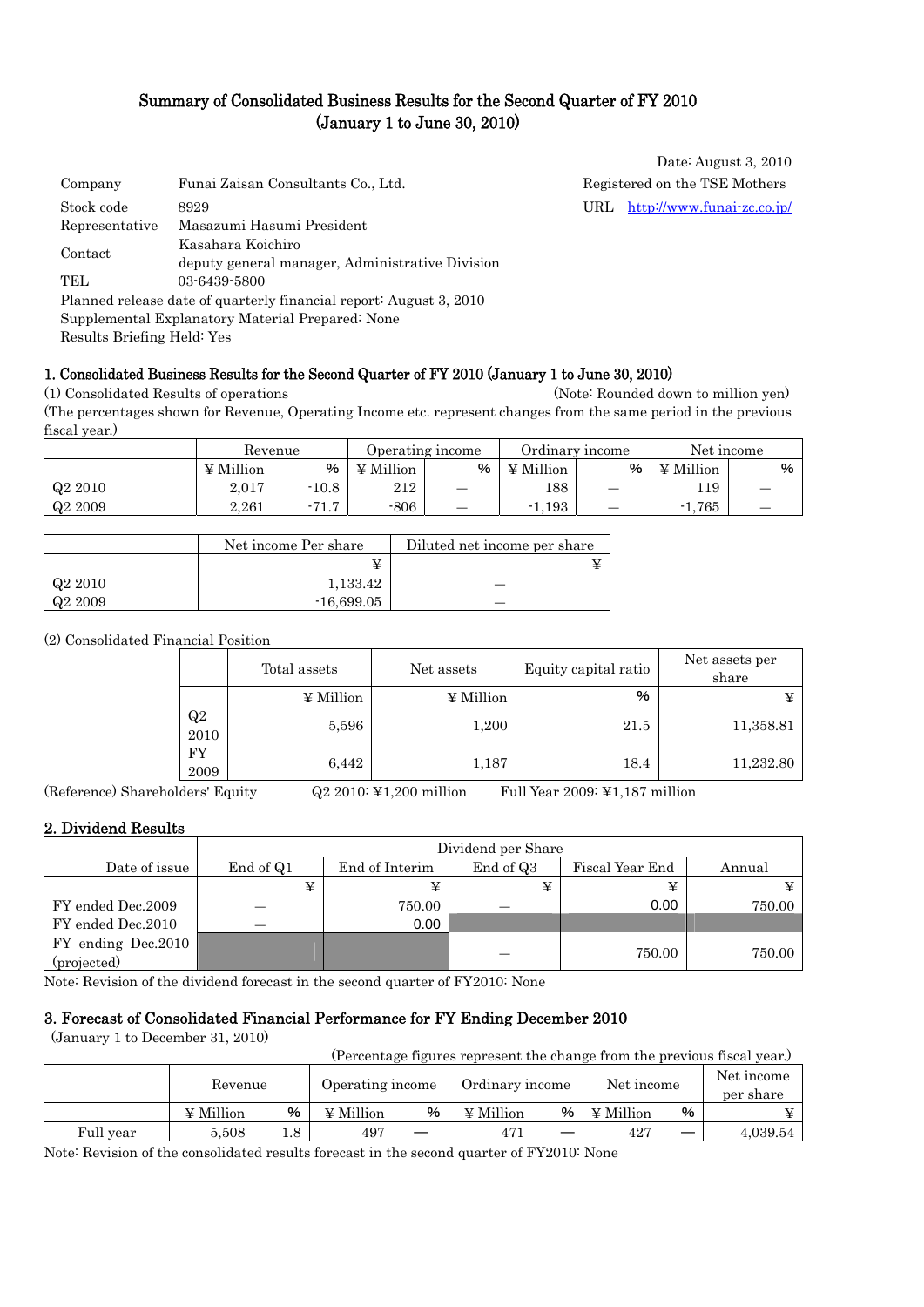### 4. Other

- (1) Changes in major subsidiaries during the period: None
- (Note) Indicates whether there was any change in a specific subsidiary related to a change in the scope of consolidation during the subject accounting period.
- (2) Adoption of simplified accounting procedures or accounting procedures specific to the preparation of quarterly financial statements: None

(Note) Indicates whether simplified accounting procedures or special accounting procedures in the preparation of the consolidated quarterly financial statements were applied.

(3) Changes in accounting principles, procedures or reporting methods used in preparation of these quarterly financial statements

i. Changes in accounting principles applied: None

ii. Other changes: None

- (Note) Indicates whether there were any changes in accounting principles and procedures or reporting methods, related to the preparation of the consolidated financial statements, noted in "Significant Changes Fundamental to the Preparation of Financial Statements."
- (4) Ordinary shares issued
	- i. Ordinary shares issued at end of period (including treasury stock) Q2 2010: 105,705
		- Full Year 2009: 110,584
	- ii. Treasury stock issued at end of period
		- Q2 2010: None
		- Full Year 2009: 4,879
	- iii. Average number of outstanding shares during the period
		- Q2 2010: 105,705
		- Q2 2009: 105,705

#### \*Indication regarding the status of quarterly review procedures

The quarterly review procedures under the Financial Instruments and Exchange Act of these financial statements were being conducted at the time of disclosure.

#### \*Appropriate use of these results forecasts and other items

The above forecasts are based on judgments made in accordance with information available at the time these materials were prepared, and contain numerous uncertainties. Changing conditions and other factors may cause actual results to differ from the results in these forecasts.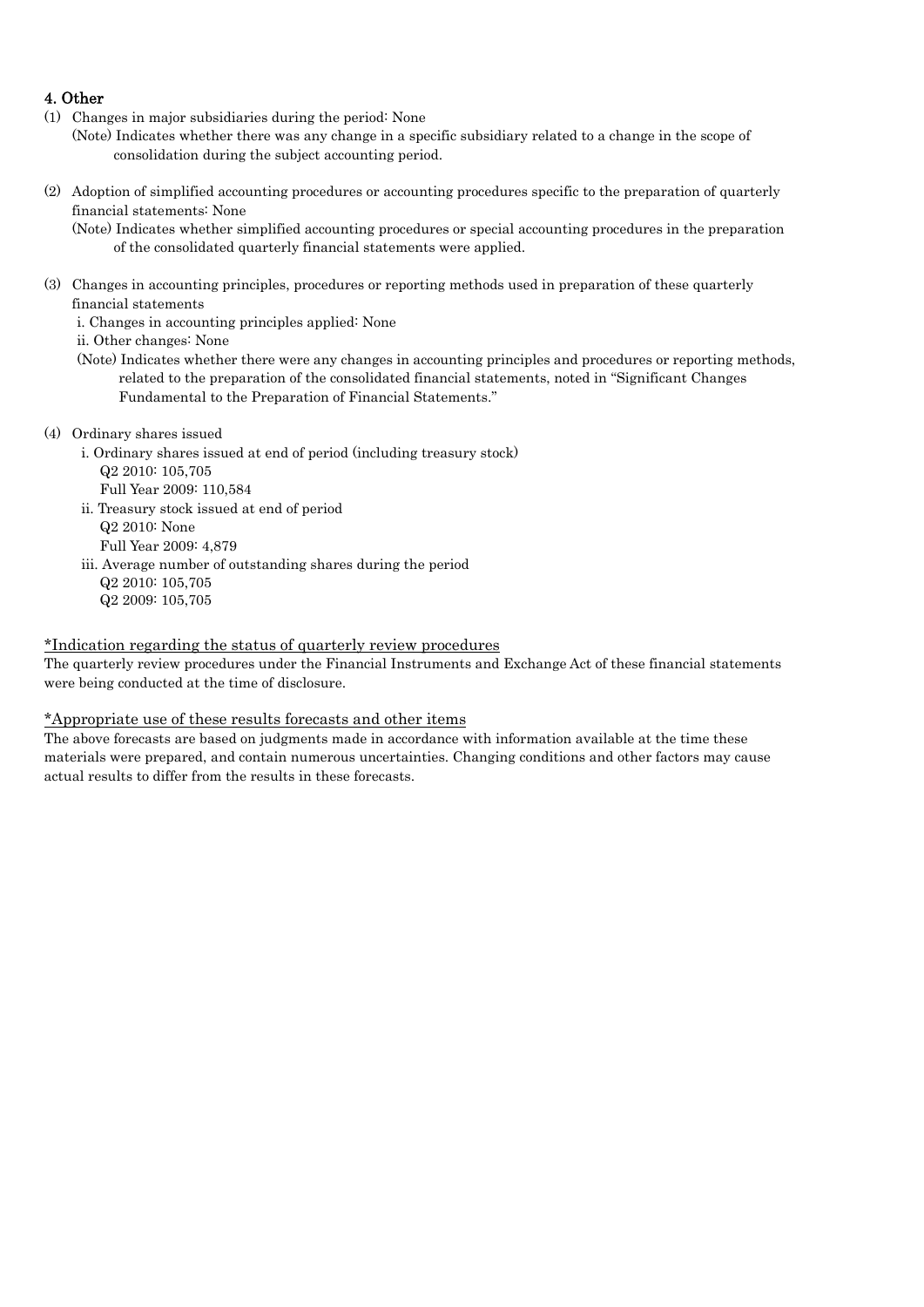#### 5. Quarterly Consolidated financial statements

(1) Quarterly Consolidated balance sheet

|                                                              |                                            | (Thousands of yen)                                                                                      |
|--------------------------------------------------------------|--------------------------------------------|---------------------------------------------------------------------------------------------------------|
|                                                              | Current 2nd quarter ended<br>June 30, 2010 | Previous consolidated<br>financial year Summary of<br>consolidated balance sheet<br>(December 31, 2009) |
| Assets                                                       |                                            |                                                                                                         |
| Current assets                                               |                                            |                                                                                                         |
| Cash and deposits                                            | 423,857                                    | 951,396                                                                                                 |
| Accounts receivable                                          | 615,555                                    | 403,186                                                                                                 |
| Real estate for sale                                         | 1,502,331                                  | 1,604,399                                                                                               |
| Bonds bought                                                 | 249,855                                    | 275,282                                                                                                 |
| Other current assets                                         | 49,275                                     | 195,523                                                                                                 |
| Allowance for doubtful accounts                              | $-11,150$                                  | $-8,807$                                                                                                |
| Total current assets                                         | 2,829,724                                  | 3,420,980                                                                                               |
| Fixed assets                                                 |                                            |                                                                                                         |
| Tangible fixed assets                                        | 200,773                                    | 210,839                                                                                                 |
| Intangible fixed assets<br>Goodwill                          | 532,015                                    | 613,990                                                                                                 |
| Others                                                       | 44,124                                     | 48,535                                                                                                  |
| Total intangible fixed assets                                | 576,139                                    | 662,526                                                                                                 |
| Investments and other assets                                 |                                            |                                                                                                         |
| <b>Investment Securities</b>                                 | 1,796,137                                  | 1,931,392                                                                                               |
| Stocks of affiliated companies                               | 45,627                                     | 67,973                                                                                                  |
| Other assets                                                 | 147,996                                    | 149,210                                                                                                 |
| Total Investment and other assets                            | 1,989,760                                  | 2,148,576                                                                                               |
| Total fixed assets                                           | 2,766,673                                  | 3,021,941                                                                                               |
| Total assets                                                 | 5,596,398                                  | 6,442,921                                                                                               |
| Liabilities                                                  |                                            |                                                                                                         |
| Current liabilities                                          |                                            |                                                                                                         |
| Accounts payable                                             | 80,538                                     | 62,274                                                                                                  |
| Short-term debt                                              | 825,600                                    | 850,000                                                                                                 |
| Bonds redeemable within one year                             | 760,000                                    | 1,370,000                                                                                               |
| Accrued corporate tax, etc.                                  | 110,365                                    | 25,559                                                                                                  |
| Allowance for bonus payable                                  | 11,539                                     |                                                                                                         |
| Other reserves                                               | 49,742                                     | 110,525                                                                                                 |
| Other current liabilities                                    | 701,218                                    | 528,397                                                                                                 |
| Total current liabilities                                    | 2,539,004                                  | 2,946,756                                                                                               |
| <b>Fixed liabilities</b>                                     |                                            |                                                                                                         |
| <b>Bonds</b>                                                 | 795,000                                    | 1,195,000                                                                                               |
| Long-term deposits payable                                   | 225,568                                    | 264,479                                                                                                 |
| Allowance for employee retirement benefits                   | 39,241                                     | 34,772                                                                                                  |
| Addition to reserve for compensation to<br>retired directors | 115,109                                    | 107,052                                                                                                 |
| Long-term security deposits payable                          | 681,791                                    | 707,496                                                                                                 |
| Total fixed liabilities                                      | 1,856,710                                  | 2,308,801                                                                                               |
| Total liabilities                                            | 4,395,715                                  | 5,255,558                                                                                               |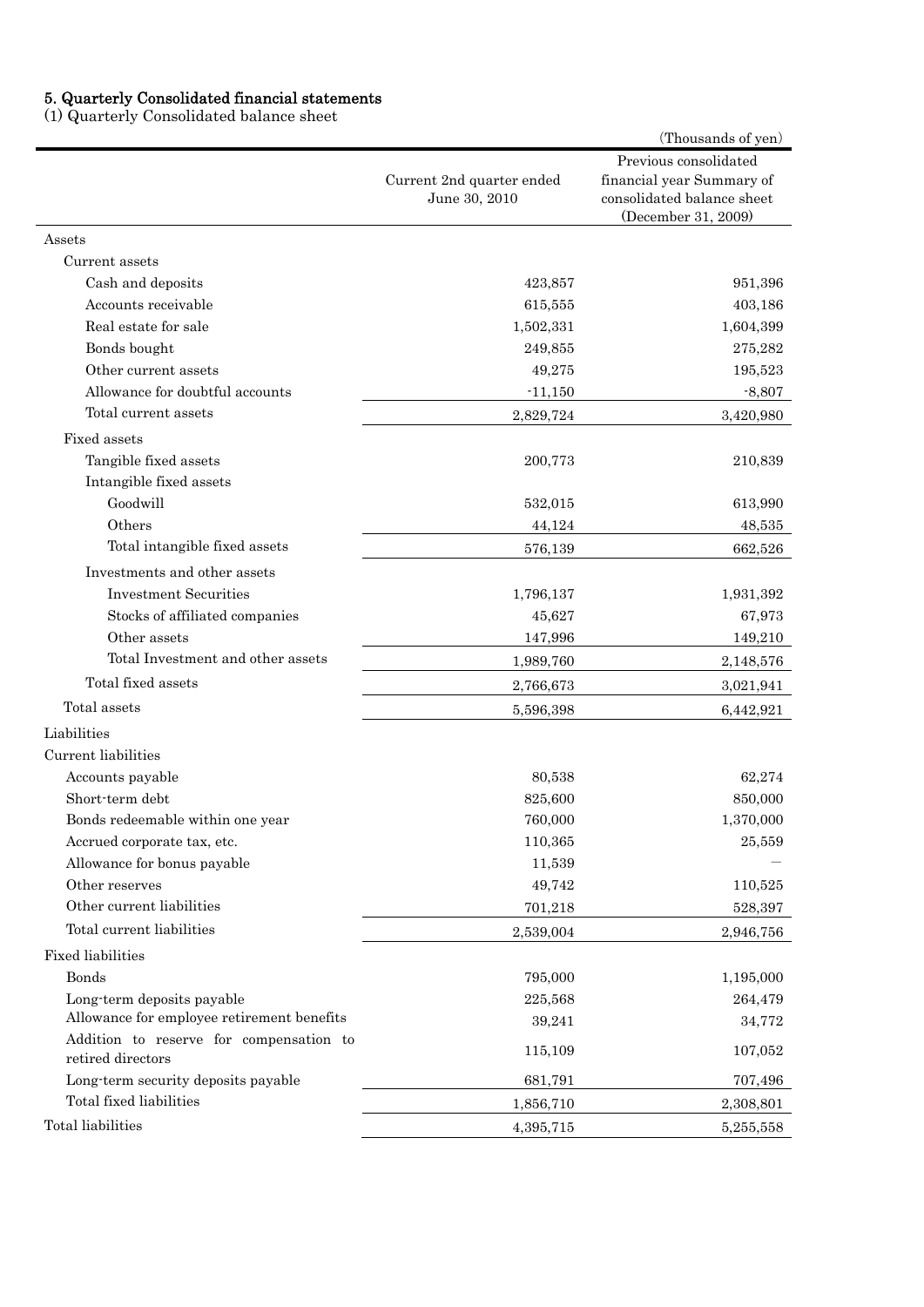|                                                        |                                            | (Thousands of yen)                                                                                      |
|--------------------------------------------------------|--------------------------------------------|---------------------------------------------------------------------------------------------------------|
|                                                        | Current 2nd quarter ended<br>June 30, 2010 | Previous consolidated<br>financial year Summary of<br>consolidated balance sheet<br>(December 31, 2009) |
| Net Assets                                             |                                            |                                                                                                         |
| Shareholders' equity                                   |                                            |                                                                                                         |
| Common stock                                           | 1,030,817                                  | 1,030,817                                                                                               |
| Capital surplus                                        | 605,035                                    | 1,104,154                                                                                               |
| Retained earnings                                      | $-163,623$                                 | $-283,431$                                                                                              |
| Treasury stock                                         |                                            | $-499,119$                                                                                              |
| Total shareholders' equity                             | 1,472,229                                  | 1,352,420                                                                                               |
| Evaluation and conversion difference                   |                                            |                                                                                                         |
| Unrealized gains on securities                         | $-271,546$                                 | $-165,057$                                                                                              |
| Total<br>evaluation<br>and<br>conversion<br>difference | $-271,546$                                 | $-165,057$                                                                                              |
| Total net assets                                       | 1,200,683                                  | 1,187,363                                                                                               |
| Total liabilities and net assets                       | 5,596,398                                  | 6,442,921                                                                                               |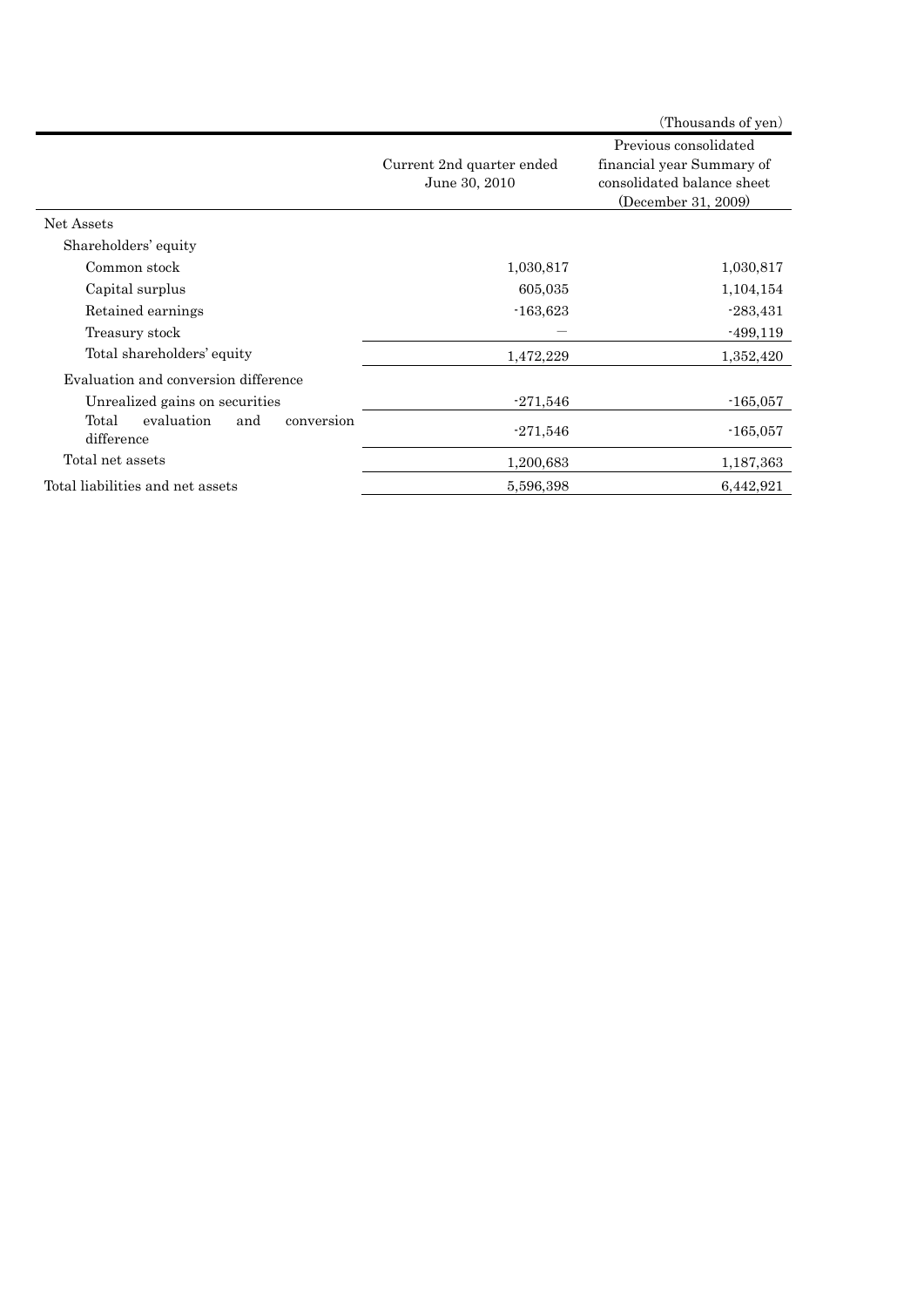# (2) Quarterly Consolidated income statements (2nd Quarter YTD)

|                                                                                           |                                   | (Thousands of yen)                |
|-------------------------------------------------------------------------------------------|-----------------------------------|-----------------------------------|
|                                                                                           | First half ended<br>June 30, 2009 | First half ended<br>June 30, 2010 |
| Revenue                                                                                   |                                   |                                   |
| <b>Consulting Revenue</b>                                                                 | 1,380,235                         | 1,808,331                         |
| Sales of real estate                                                                      | 881,510                           | 209,161                           |
| Revenue                                                                                   | 2,261,746                         | 2,017,493                         |
| Operating cost                                                                            |                                   |                                   |
| Operating cost                                                                            | 801,177                           | 870,060                           |
| Cost of sales of real estate                                                              | 1,097,764                         | 176,023                           |
| Operating cost                                                                            | 1,898,941                         | 1,046,083                         |
| Gross operating profit                                                                    | 362,804                           | 971,409                           |
| SG&A                                                                                      | 1,169,190                         | 758,640                           |
| Operating income(loss)                                                                    | $-806,385$                        | 212,768                           |
| Non-operating income                                                                      |                                   |                                   |
| Interest received                                                                         | 3,220                             | 227                               |
| Dividends received                                                                        | 1,224                             | 10,449                            |
| Investment profit on equity method                                                        | 13,803                            |                                   |
| Insurance premium refunded cancellation                                                   | 15,549                            |                                   |
| Other non-operating income                                                                | 3,528                             | 1,404                             |
| Non-operating income                                                                      | 37,326                            | 12,080                            |
| Non-operating expenses                                                                    |                                   |                                   |
| Interest paid                                                                             | 44,120                            | 17,070                            |
| Investment loss on equity method                                                          | 364,255                           | 11,641                            |
| Other non-operating expenses                                                              | 16,409                            | 8,083                             |
| Non-operating expenses                                                                    | 424,785                           | 36,795                            |
| Ordinary income(loss)                                                                     | $-1,193,844$                      | 188,053                           |
|                                                                                           |                                   |                                   |
| Extraordinary profit<br>Gain on sale of investment securities                             |                                   |                                   |
|                                                                                           | 177,426                           |                                   |
| Gain on change in equity                                                                  | 13,773                            |                                   |
| Gain on sale of affiliated companies' securities                                          |                                   | 38,151                            |
| Extraordinary profit                                                                      | 191,199                           | 38,151                            |
| Extraordinary loss                                                                        |                                   |                                   |
| Loss on retirement of fixed assets                                                        | 158                               | 80                                |
| Loss on sales of investment securities                                                    | 33,531                            |                                   |
| Loss on valuation of investment securities                                                | 781                               | 2,380                             |
| Extraordinary loss                                                                        | 34,471                            | 2,461                             |
| Current net income before profit(loss) distribution to<br>anonymous association (pre-tax) | $-1,037,116$                      | 223,744                           |
| Dividends distribution from anonymous association                                         | $-3,456$                          | $-4,231$                          |
| Current net income(loss) before taxes                                                     | $-1,033,660$                      | 227,975                           |
| Current income taxes                                                                      | 27,353                            | 27,426                            |
| Income taxes-correction                                                                   |                                   | 81,566                            |
| Deferred income(loss) taxes                                                               | 704,159                           | $-825$                            |
| Current income(loss) taxes                                                                | 731,513                           | 108,167                           |
| Net income(loss)                                                                          | $-1,765,173$                      | 119,808                           |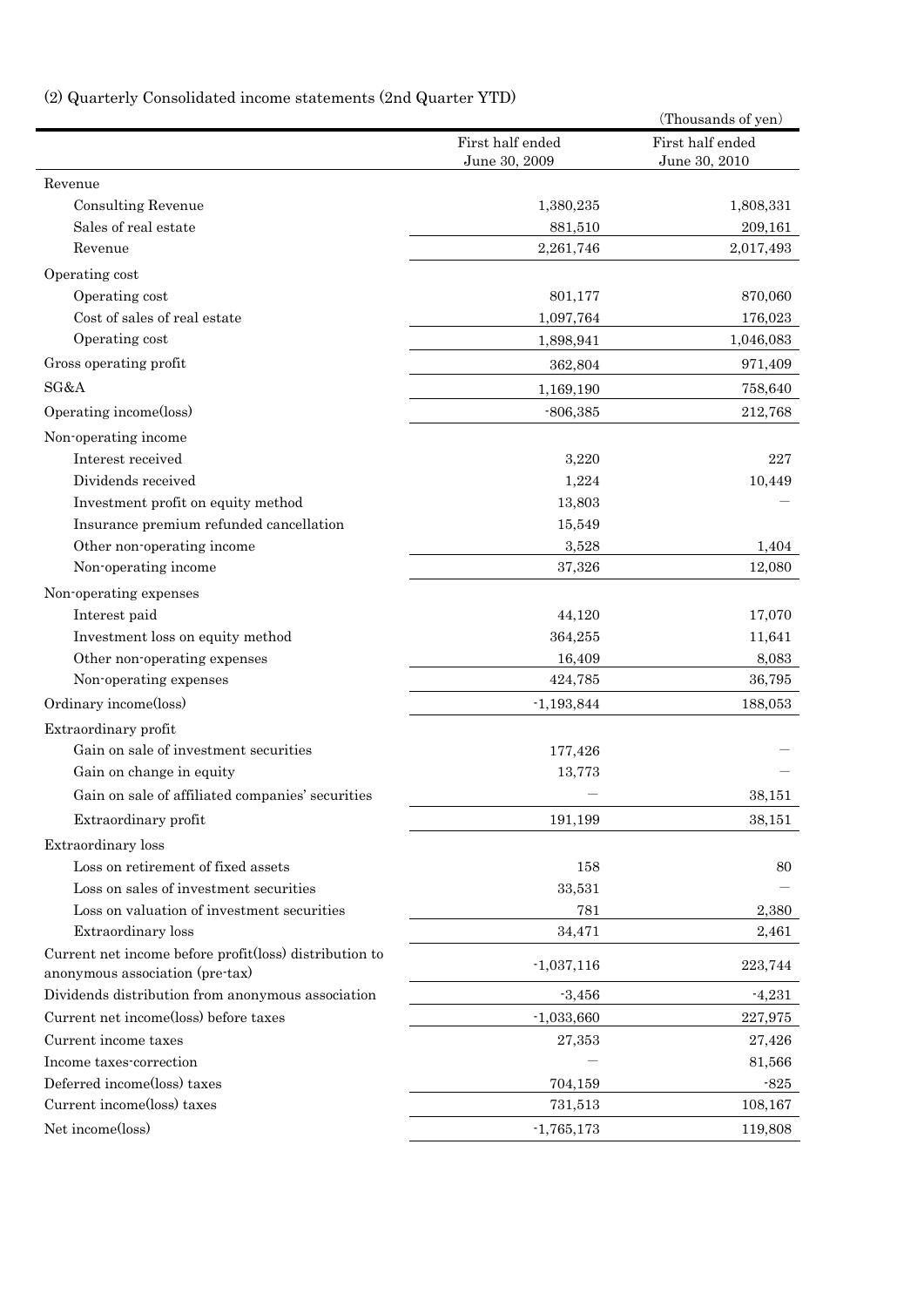# (2) Quarterly Consolidated income statements (2nd Quarter Results of FY2010)

| Previous 2nd quarter ended<br>Current 2nd quarter ended<br>June 30, 2009<br>June 30, 2010<br>Revenue<br><b>Consulting Revenue</b><br>659,929<br>853,886<br>Sales of real estate<br>813,120<br>51,295<br>1,473,050<br>Revenue<br>905,182<br>Operating cost<br>Operating cost<br>411,452<br>428,860<br>Cost of sales of real estate<br>1,070,164<br>57,399<br>Operating cost<br>486,260<br>1,481,616<br>Gross operating profit/loss<br>$-8,566$<br>418,921<br>SG&A<br>412,777<br>410,126<br>Operating income(loss)<br>$-421,344$<br>8,794<br>Non-operating income<br>Interest received<br>427<br>Dividends received<br>320<br>9,600<br>Investment profit on equity method<br>820<br>Insurance premium refunded cancellation<br>15,549<br>Other non-operating income<br>106<br>763<br>Non-operating income<br>17,224<br>10,363<br>Non-operating expenses<br>Interest paid<br>19,400<br>10,449<br>216,383<br>7,161<br>Investment loss on equity method<br>Other non-operating expenses<br>9,618<br>1,566<br>Non-operating expenses<br>245,402<br>19,177<br>Ordinary income(loss)<br>$-18$<br>$-649,521$<br>Extraordinary profit<br>Gain on change in equity<br>13,773<br>Extraordinary profit<br>13,773<br>Extraordinary loss<br>Loss on retirement of fixed assets<br>80<br>Loss on sales of investment securities<br>28,031<br>Extraordinary loss<br>28,031<br>80 |
|-----------------------------------------------------------------------------------------------------------------------------------------------------------------------------------------------------------------------------------------------------------------------------------------------------------------------------------------------------------------------------------------------------------------------------------------------------------------------------------------------------------------------------------------------------------------------------------------------------------------------------------------------------------------------------------------------------------------------------------------------------------------------------------------------------------------------------------------------------------------------------------------------------------------------------------------------------------------------------------------------------------------------------------------------------------------------------------------------------------------------------------------------------------------------------------------------------------------------------------------------------------------------------------------------------------------------------------------------------------------|
|                                                                                                                                                                                                                                                                                                                                                                                                                                                                                                                                                                                                                                                                                                                                                                                                                                                                                                                                                                                                                                                                                                                                                                                                                                                                                                                                                                 |
|                                                                                                                                                                                                                                                                                                                                                                                                                                                                                                                                                                                                                                                                                                                                                                                                                                                                                                                                                                                                                                                                                                                                                                                                                                                                                                                                                                 |
|                                                                                                                                                                                                                                                                                                                                                                                                                                                                                                                                                                                                                                                                                                                                                                                                                                                                                                                                                                                                                                                                                                                                                                                                                                                                                                                                                                 |
|                                                                                                                                                                                                                                                                                                                                                                                                                                                                                                                                                                                                                                                                                                                                                                                                                                                                                                                                                                                                                                                                                                                                                                                                                                                                                                                                                                 |
|                                                                                                                                                                                                                                                                                                                                                                                                                                                                                                                                                                                                                                                                                                                                                                                                                                                                                                                                                                                                                                                                                                                                                                                                                                                                                                                                                                 |
|                                                                                                                                                                                                                                                                                                                                                                                                                                                                                                                                                                                                                                                                                                                                                                                                                                                                                                                                                                                                                                                                                                                                                                                                                                                                                                                                                                 |
|                                                                                                                                                                                                                                                                                                                                                                                                                                                                                                                                                                                                                                                                                                                                                                                                                                                                                                                                                                                                                                                                                                                                                                                                                                                                                                                                                                 |
|                                                                                                                                                                                                                                                                                                                                                                                                                                                                                                                                                                                                                                                                                                                                                                                                                                                                                                                                                                                                                                                                                                                                                                                                                                                                                                                                                                 |
|                                                                                                                                                                                                                                                                                                                                                                                                                                                                                                                                                                                                                                                                                                                                                                                                                                                                                                                                                                                                                                                                                                                                                                                                                                                                                                                                                                 |
|                                                                                                                                                                                                                                                                                                                                                                                                                                                                                                                                                                                                                                                                                                                                                                                                                                                                                                                                                                                                                                                                                                                                                                                                                                                                                                                                                                 |
|                                                                                                                                                                                                                                                                                                                                                                                                                                                                                                                                                                                                                                                                                                                                                                                                                                                                                                                                                                                                                                                                                                                                                                                                                                                                                                                                                                 |
|                                                                                                                                                                                                                                                                                                                                                                                                                                                                                                                                                                                                                                                                                                                                                                                                                                                                                                                                                                                                                                                                                                                                                                                                                                                                                                                                                                 |
|                                                                                                                                                                                                                                                                                                                                                                                                                                                                                                                                                                                                                                                                                                                                                                                                                                                                                                                                                                                                                                                                                                                                                                                                                                                                                                                                                                 |
|                                                                                                                                                                                                                                                                                                                                                                                                                                                                                                                                                                                                                                                                                                                                                                                                                                                                                                                                                                                                                                                                                                                                                                                                                                                                                                                                                                 |
|                                                                                                                                                                                                                                                                                                                                                                                                                                                                                                                                                                                                                                                                                                                                                                                                                                                                                                                                                                                                                                                                                                                                                                                                                                                                                                                                                                 |
|                                                                                                                                                                                                                                                                                                                                                                                                                                                                                                                                                                                                                                                                                                                                                                                                                                                                                                                                                                                                                                                                                                                                                                                                                                                                                                                                                                 |
|                                                                                                                                                                                                                                                                                                                                                                                                                                                                                                                                                                                                                                                                                                                                                                                                                                                                                                                                                                                                                                                                                                                                                                                                                                                                                                                                                                 |
|                                                                                                                                                                                                                                                                                                                                                                                                                                                                                                                                                                                                                                                                                                                                                                                                                                                                                                                                                                                                                                                                                                                                                                                                                                                                                                                                                                 |
|                                                                                                                                                                                                                                                                                                                                                                                                                                                                                                                                                                                                                                                                                                                                                                                                                                                                                                                                                                                                                                                                                                                                                                                                                                                                                                                                                                 |
|                                                                                                                                                                                                                                                                                                                                                                                                                                                                                                                                                                                                                                                                                                                                                                                                                                                                                                                                                                                                                                                                                                                                                                                                                                                                                                                                                                 |
|                                                                                                                                                                                                                                                                                                                                                                                                                                                                                                                                                                                                                                                                                                                                                                                                                                                                                                                                                                                                                                                                                                                                                                                                                                                                                                                                                                 |
|                                                                                                                                                                                                                                                                                                                                                                                                                                                                                                                                                                                                                                                                                                                                                                                                                                                                                                                                                                                                                                                                                                                                                                                                                                                                                                                                                                 |
|                                                                                                                                                                                                                                                                                                                                                                                                                                                                                                                                                                                                                                                                                                                                                                                                                                                                                                                                                                                                                                                                                                                                                                                                                                                                                                                                                                 |
|                                                                                                                                                                                                                                                                                                                                                                                                                                                                                                                                                                                                                                                                                                                                                                                                                                                                                                                                                                                                                                                                                                                                                                                                                                                                                                                                                                 |
|                                                                                                                                                                                                                                                                                                                                                                                                                                                                                                                                                                                                                                                                                                                                                                                                                                                                                                                                                                                                                                                                                                                                                                                                                                                                                                                                                                 |
|                                                                                                                                                                                                                                                                                                                                                                                                                                                                                                                                                                                                                                                                                                                                                                                                                                                                                                                                                                                                                                                                                                                                                                                                                                                                                                                                                                 |
|                                                                                                                                                                                                                                                                                                                                                                                                                                                                                                                                                                                                                                                                                                                                                                                                                                                                                                                                                                                                                                                                                                                                                                                                                                                                                                                                                                 |
|                                                                                                                                                                                                                                                                                                                                                                                                                                                                                                                                                                                                                                                                                                                                                                                                                                                                                                                                                                                                                                                                                                                                                                                                                                                                                                                                                                 |
|                                                                                                                                                                                                                                                                                                                                                                                                                                                                                                                                                                                                                                                                                                                                                                                                                                                                                                                                                                                                                                                                                                                                                                                                                                                                                                                                                                 |
|                                                                                                                                                                                                                                                                                                                                                                                                                                                                                                                                                                                                                                                                                                                                                                                                                                                                                                                                                                                                                                                                                                                                                                                                                                                                                                                                                                 |
|                                                                                                                                                                                                                                                                                                                                                                                                                                                                                                                                                                                                                                                                                                                                                                                                                                                                                                                                                                                                                                                                                                                                                                                                                                                                                                                                                                 |
|                                                                                                                                                                                                                                                                                                                                                                                                                                                                                                                                                                                                                                                                                                                                                                                                                                                                                                                                                                                                                                                                                                                                                                                                                                                                                                                                                                 |
| Current net income before profit(loss) distribution to<br>$-663,780$<br>$-99$<br>anonymous association (pre-tax)                                                                                                                                                                                                                                                                                                                                                                                                                                                                                                                                                                                                                                                                                                                                                                                                                                                                                                                                                                                                                                                                                                                                                                                                                                                |
| Dividends distribution from anonymous association<br>$-3,114$<br>$-1,157$                                                                                                                                                                                                                                                                                                                                                                                                                                                                                                                                                                                                                                                                                                                                                                                                                                                                                                                                                                                                                                                                                                                                                                                                                                                                                       |
| Current net income(loss) before taxes<br>$-662,622$<br>3,014                                                                                                                                                                                                                                                                                                                                                                                                                                                                                                                                                                                                                                                                                                                                                                                                                                                                                                                                                                                                                                                                                                                                                                                                                                                                                                    |
| Current income taxes<br>7,723<br>833                                                                                                                                                                                                                                                                                                                                                                                                                                                                                                                                                                                                                                                                                                                                                                                                                                                                                                                                                                                                                                                                                                                                                                                                                                                                                                                            |
| Income taxes-correction<br>81,566                                                                                                                                                                                                                                                                                                                                                                                                                                                                                                                                                                                                                                                                                                                                                                                                                                                                                                                                                                                                                                                                                                                                                                                                                                                                                                                               |
| Deferred income(loss) taxes<br>2,863<br>800,934                                                                                                                                                                                                                                                                                                                                                                                                                                                                                                                                                                                                                                                                                                                                                                                                                                                                                                                                                                                                                                                                                                                                                                                                                                                                                                                 |
| Current income(loss) taxes<br>801,768<br>92,152                                                                                                                                                                                                                                                                                                                                                                                                                                                                                                                                                                                                                                                                                                                                                                                                                                                                                                                                                                                                                                                                                                                                                                                                                                                                                                                 |
| Net income(loss)<br>$-1,464,390$<br>$-89,137$                                                                                                                                                                                                                                                                                                                                                                                                                                                                                                                                                                                                                                                                                                                                                                                                                                                                                                                                                                                                                                                                                                                                                                                                                                                                                                                   |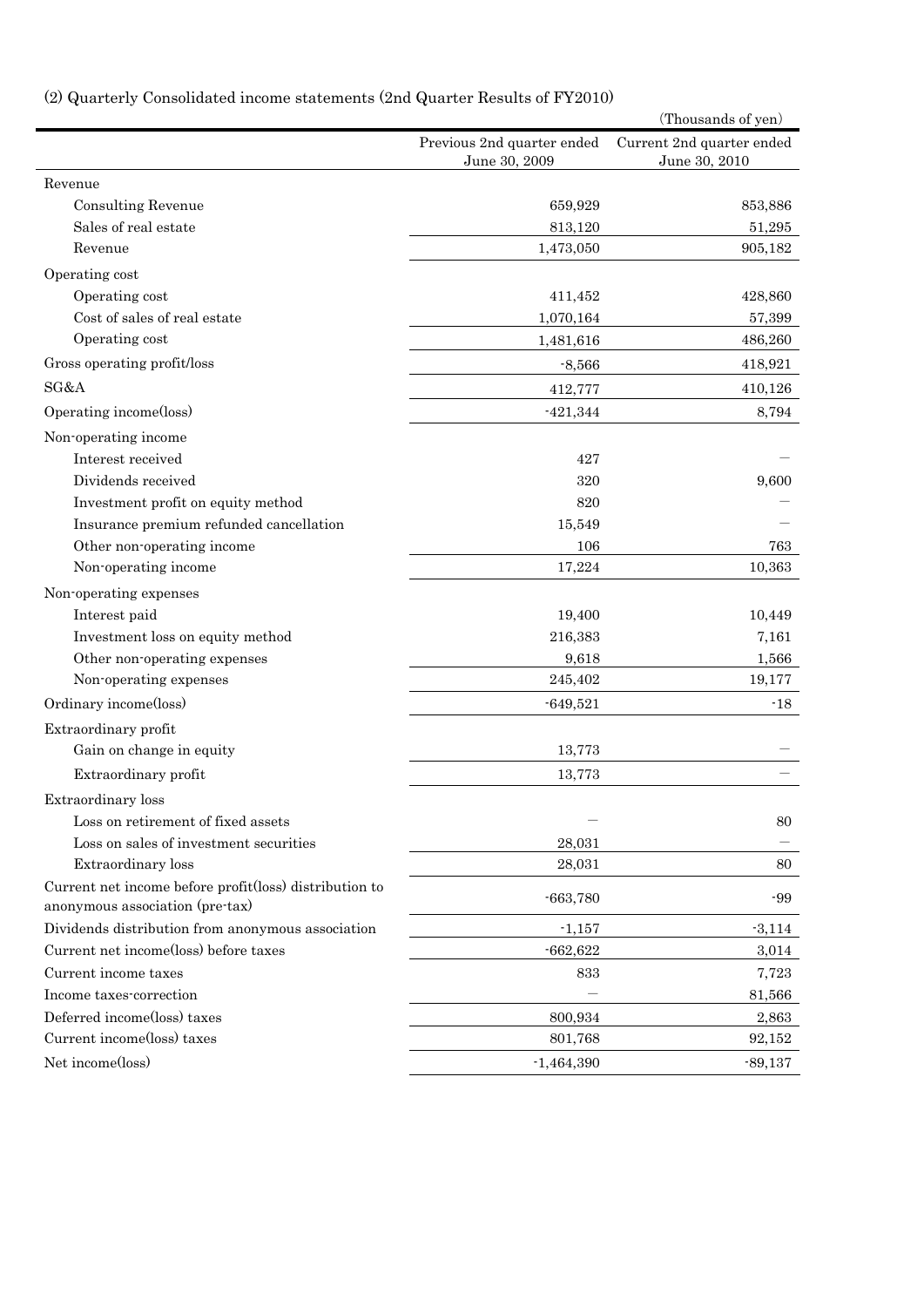## (3) Consolidated quarterly cash flow

|                                                                                  |                                   | (Thousand of yen)                 |
|----------------------------------------------------------------------------------|-----------------------------------|-----------------------------------|
|                                                                                  | First half ended<br>June 30, 2009 | First half ended<br>June 30, 2010 |
| Cash flow from operating activities                                              |                                   |                                   |
| Income(loss) before income taxes and minority                                    |                                   |                                   |
| interests                                                                        | $-1,033,660$                      | 227,975                           |
| Depreciation                                                                     | 28,386                            | 20,531                            |
| Amortization of goodwill                                                         | 82,041                            | 81,975                            |
| Change in provisions for doubtful accounts                                       |                                   |                                   |
| (negative indicates decrease)                                                    | 1,128                             | 2,343                             |
| Decrease in reserve for retirement benefits                                      |                                   |                                   |
| (negative indicates decrease)                                                    | $-7,244$                          | 4,468                             |
| Decrease in reserve for directors' retirement                                    |                                   |                                   |
| benefits                                                                         | $-105,304$                        | 8,057                             |
| (negative indicates decrease)                                                    |                                   |                                   |
| Increase in other reserves                                                       |                                   | $-60,783$                         |
| Income from interest and dividends                                               | $-4,444$                          | $-10,676$                         |
| Interest paid                                                                    | 44,120                            | 17,070                            |
| Equity in losses of affiliates (negative indicate                                |                                   |                                   |
| increase)                                                                        | 364,255                           | 11,641                            |
| Loss on revaluation of investments in securities<br>(negative indicate increase) | 781                               | 2,380                             |
| Gain on sales of investment securities (negative                                 |                                   |                                   |
| indicate increase)                                                               | $-143,895$                        |                                   |
| Gain on sales of stocks of affiliates (negative                                  |                                   |                                   |
| indicate increase)                                                               |                                   | $-38,151$                         |
| Loss on retirement of fixed assets                                               | 158                               | 80                                |
| Increase in accounts receivable (negative indicate                               |                                   |                                   |
| increase)                                                                        | $-12,368$                         | $-212,369$                        |
| Decrease in real estate for sale (negative indicates<br>increase)                | 999,048                           | 102,068                           |
| Decrease in other current assets (negative                                       |                                   |                                   |
| indicate increase)                                                               | 31,889                            | 25,426                            |
| Decrease in accounts payable (negative indicates<br>decrease)                    | $-37,510$                         | 18,263                            |
| Decrease in lease and guarantee deposits received                                |                                   |                                   |
| (negative indicates decrease)                                                    | $-47,399$                         | $-25,705$                         |
| Decrease in long-term deposits received (negative                                |                                   |                                   |
| indicates decrease)                                                              | $-13,649$                         | $-12,611$                         |
| Others                                                                           | $-206,427$                        | 222,576                           |
| Subtotal                                                                         | $-60,093$                         | 384,561                           |
| Interest and dividends received                                                  | 17,044                            | 10,676                            |
| Interest paid                                                                    | $-46,847$                         | $-18,713$                         |
| Income tax (paid) refund                                                         | $-123,166$                        | 83,161                            |
| Cash flow from operating activities                                              | $-213,061$                        | 459,686                           |